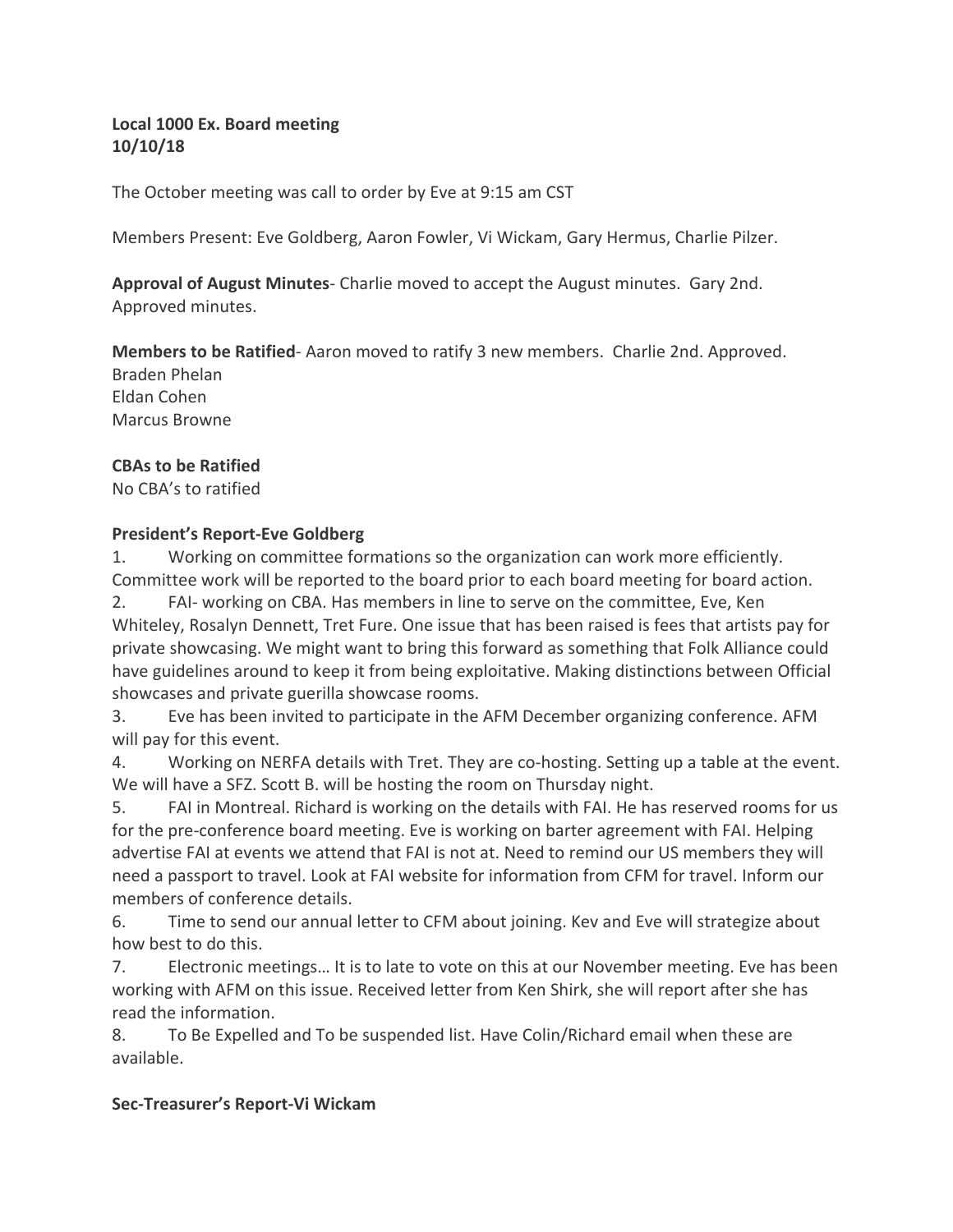August and September reports were available in dropbox.

Reviewed the September Profit/Loss statement. Eve and Vi have done some work on organizing the accounts. We are in a better financial place than past years. No questions from the board.

**2019 Budget-** Vi presented the budget. This review is a third round of reviews, Vi created, Finance committee reviewed, Eve and Vi reviewed. (Needs to reclassify based on new account lists) 

We will meet October 25th to discuss the budget further.

Gary moved to accept report. Charlie 2nd.

## **Finance Committee Report and Recommendations- Eve Goldberg**

Recommendations from the committee:

1. Annual dues. Recommended to vote in November to start in January 2019. The time is to short to do this by 2019. We will take more time to discuss this.

Options...Quarterly-must be on auto debit. Can either have a yearly time to renew or keep people on the quarter they join.

2. Work Dues Equivalency- Go to our members who work regularly and are not submitting contracts to see if they would agree to pay WDE. Form committee to put this together. Eve will work with Cathy Fink on this. Eve saw that the Website does not have auto debit option for any of our payment options.

3. List new members, reinstated members in the newsletter.

Charlie moved that we accept the finance committee recommendation to move to annual payments and eliminate quarterly dues. Vi 2nd. The board will have conversations with members about this new action.

Charlie moved to accept Finance committee recommendation on work dues. Vi 2nd. Approved.

Aaron moved to Accept the Finance committee recommendation regarding publishing list of names. Charlie moved to amend to only publish new and reinstated members. Gary 2nd. Approved.

## **Nominating Committee Report-Eve Goldberg**

 $-$  Convention nominations. The committee has submitted 2 names for the convention (Eve and John). Vi has said he can go and will pay his way. Eve will let the nominating committee know there has been a 3rd name.

Names have come forward to fill all the current board positions, US Vice President, Eastern rep. Western rep.